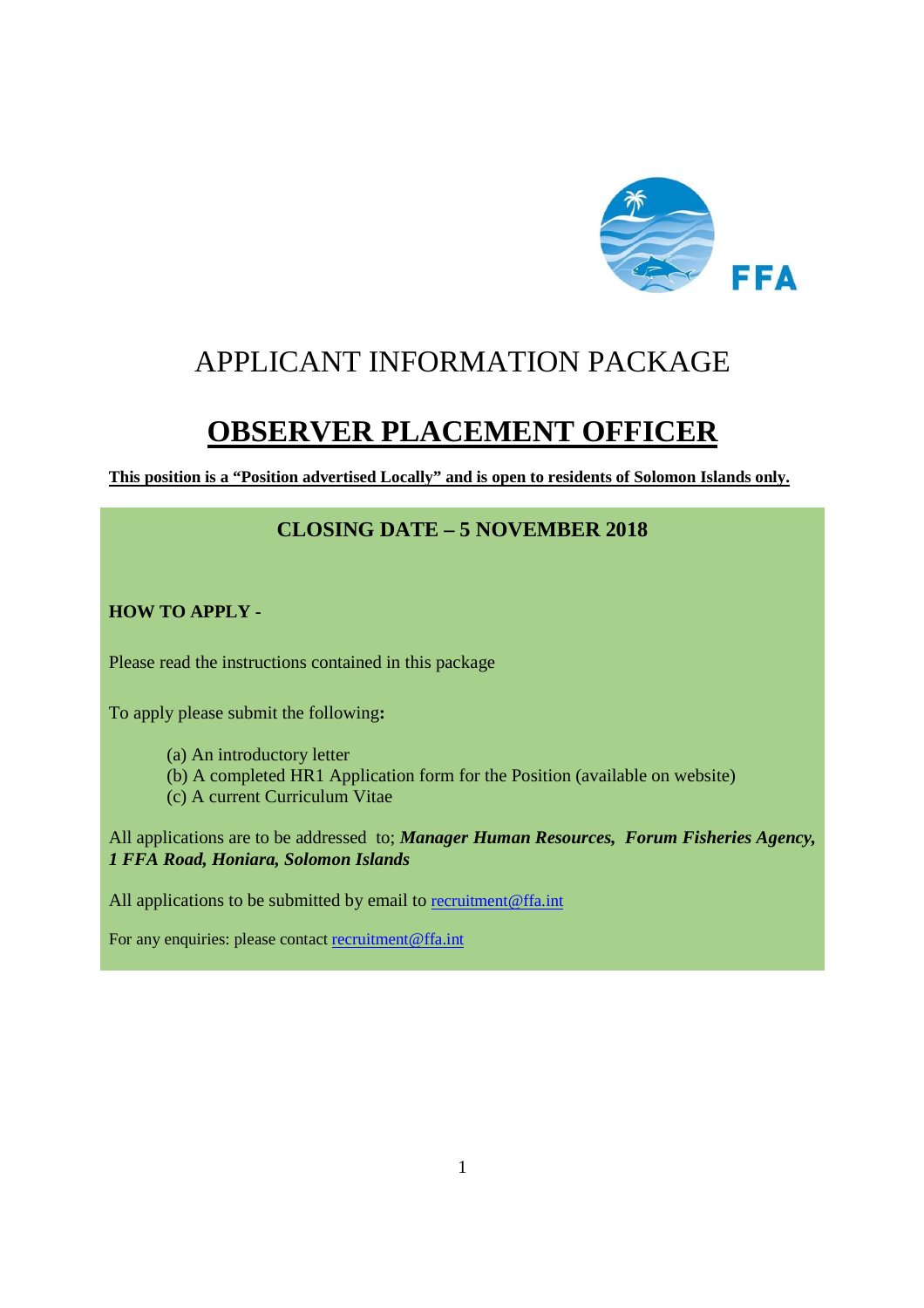# **Contents**

| 2. INFORMATION ABOUT THE FORUM FISHERIES AGENCY3-4  |  |
|-----------------------------------------------------|--|
|                                                     |  |
| 4. REMUNERATION PACKAGE – TERMS and CONDITIONS11-12 |  |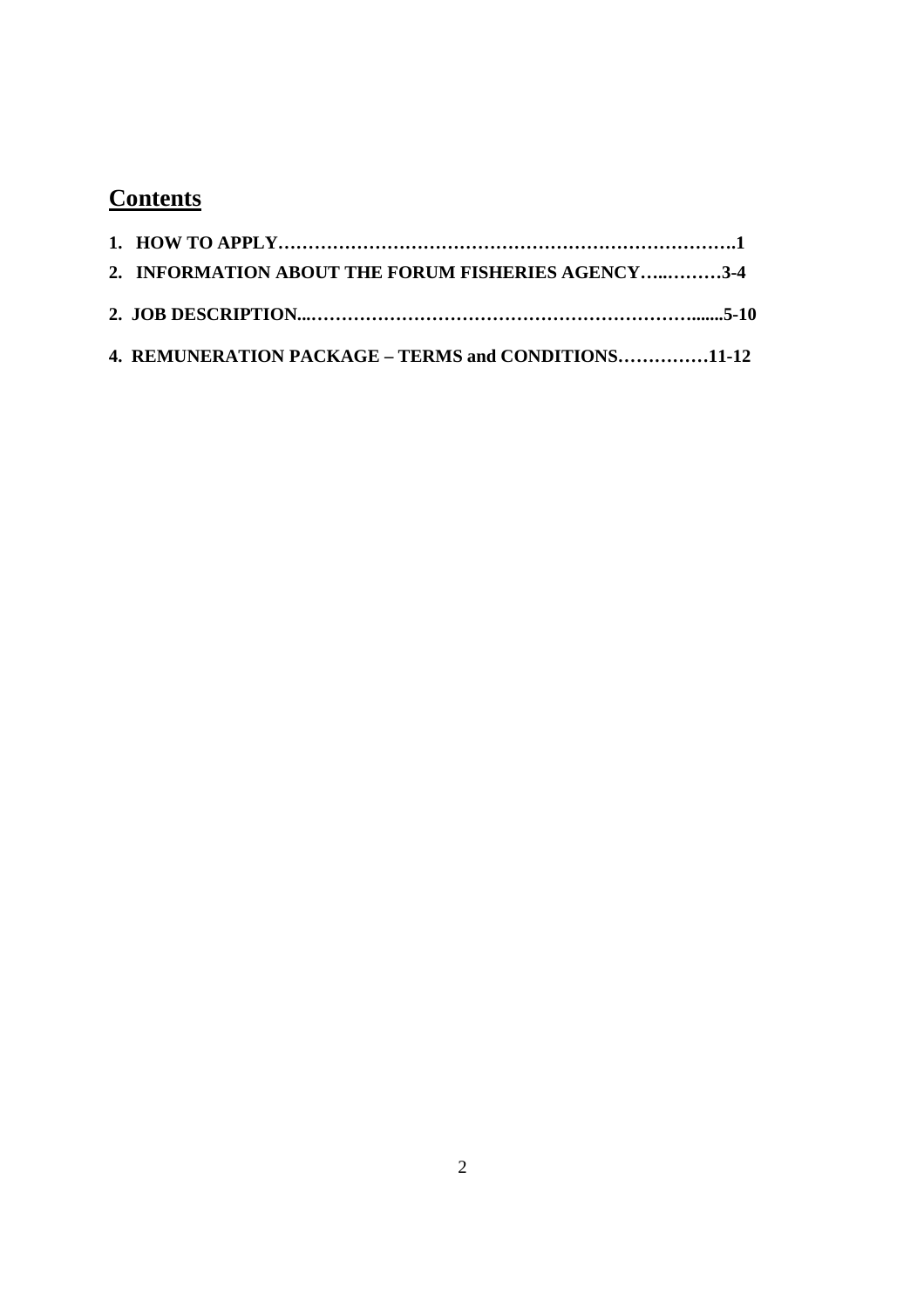# 2. **INFORMATION ABOUT THE FORUM FISHERIES AGENCY**

The information offered in this package is for information only and does not form part of the employment contract.

The Pacific Islands Forum Fisheries Agency (FFA) traces its origins to the South Pacific Forum meeting in Port Moresby in 1977 which adopted a Declaration on the Law of the Sea and the establishment of a regional fisheries agency and outlined its functions. In recent years FFA has been mandated to concentrate on the management and development of the tuna fishery in the Central and Western Pacific Ocean. This fishery is now one of the largest in the World, catching around 1 million tonnes annually. The Agency is responsible for assisting its 17 members to coordinate sustainable tuna fishery management policies in their exclusive economic zone waters, and for promoting the development of their tuna fishery resources.

The 16 country members and 1 territory member of the FFA are Australia, Cook Islands, Federated States of Micronesia, Fiji, Kiribati, Marshall Islands, Nauru, New Zealand, Niue, Palau, Papua New Guinea, Samoa, Solomon Islands, Tokelau, Tonga, Tuvalu, and Vanuatu.

Under the 1979 FFA Convention, the FFA consists of the Forum Fisheries Committee (FFC) which is the governing body, and a Secretariat. The Secretariat, with a current establishment of approximately eighty-five positions, is organised into four divisions: Fisheries Management, Fisheries Development, Fisheries Operations, and Corporate Services. FFA is led by an executive management unit headed by the Director-General. In order to provide greater ministerial oversight of the fisheries sector the FFC Ministerial Meeting was established and was elevated to the highest policy making organ of the FFA.

The Vision of the Members of the Pacific Islands Forum Fisheries Agency is: "Our people will enjoy the highest levels of social and economic benefits for our people through the sustainable development of our fisheries resources."

The Mission of the Forum Fisheries Agency is: "To drive regional cooperation to create and enable the maximum long term social and economic benefit from the sustainable use of our shared offshore fishery resources"

The work of the Agency is delivered through two programs: Fisheries Management and Fisheries Development.

The Fisheries Management program assists FFA members to refine and maintain effective policy and legal frameworks to support the sustainable management of their tuna fisheries resources. Appropriate technical services are also provided under this program to support regional and subregional fishery management.

The Fisheries Development program assists FFA members with long term social, economic and development planning for the fisheries sector, in response to the Forum Leaders' call to identify ways to ensure greater returns from the sustainable use of fisheries resources.

The core operations of the Agency are funded by member and donor contributions from Member Governments. The Agency also receives funding from a variety of non-member donors and from cost recovery for services. The total budget for 2017/2018 is US\$27.4 million

FFA is an equal opportunity employer with professional staff currently employed from Australia, Fiji, Kiribati, Federated States of Micronesia, New Zealand, Papua New Guinea, Samoa,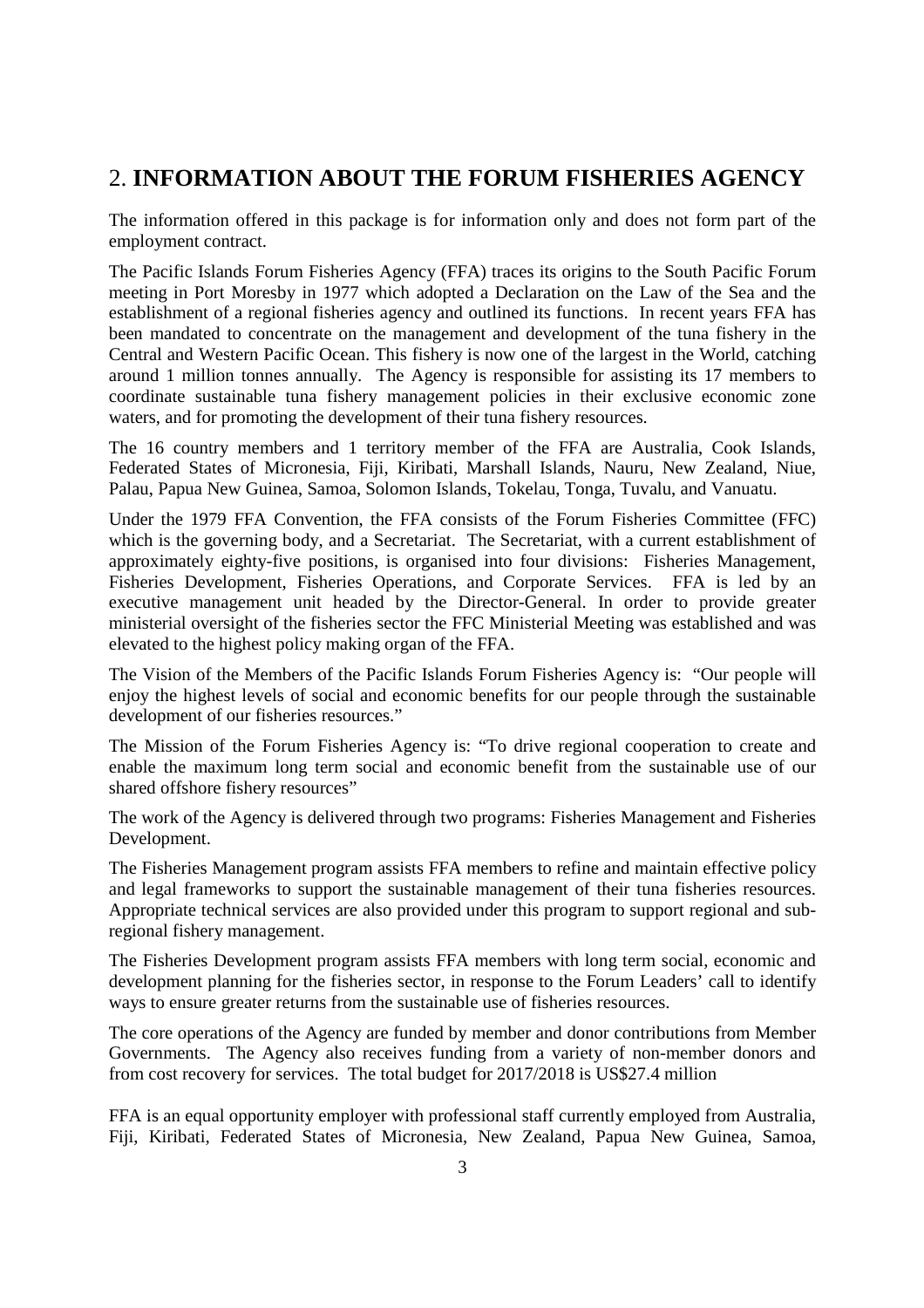Solomon Islands, Tonga, Tuvalu, Vanuatu and the USA, with staff attachments from Japan and Australia.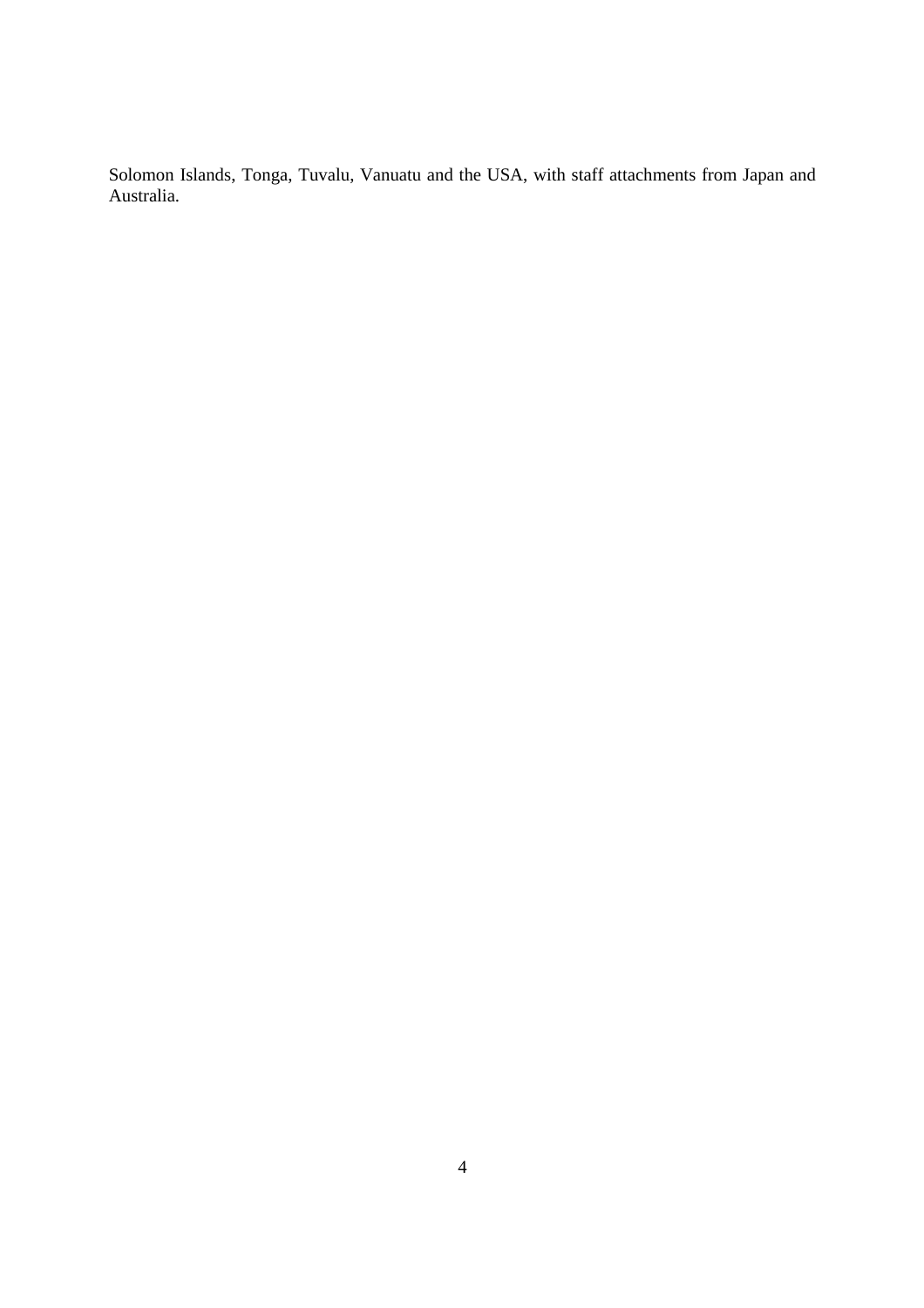#### **JOB DESCRIPTION**

| 3. Job Identification |                                                                                                                                                                 |
|-----------------------|-----------------------------------------------------------------------------------------------------------------------------------------------------------------|
| Job Reference:        |                                                                                                                                                                 |
| Job Title:            | <b>Observer Placement Officer</b>                                                                                                                               |
| Work Unit:            | <b>Fisheries Operations</b>                                                                                                                                     |
| Responsible To:       | Manager Observer Programme                                                                                                                                      |
| Responsible For:      | No staff to supervise                                                                                                                                           |
| Job Purpose:          | This job exists to-:                                                                                                                                            |
|                       | Provide logistical support, including ensuring efficiency and effectiveness in<br>$\bullet$                                                                     |
|                       | observer deployment to undertake duties on US Treaty Purse Seiners for the FFA                                                                                  |
|                       | <b>Observer Programme</b>                                                                                                                                       |
|                       | Support the Unit's development consistent with FFA's Observer and Regional<br>$\bullet$<br>MCS strategies and to contribute positively to its Member countries. |
| Date:                 | October 2018                                                                                                                                                    |

#### **The FFA Mission and Vision**

## **Vision of the Members of the Pacific Islands Forum Fisheries Agency**

Our people will enjoy the highest levels of social and economic benefits through the sustainable use of our offshore fisheries resources.

#### **Mission for the Pacific Islands Forum Fisheries Agency**

To drive regional cooperation to create and enable the maximum long term social and economic benefit from the sustainable use of our shared offshore fishery resources.

FFA Strategic Plan 2020

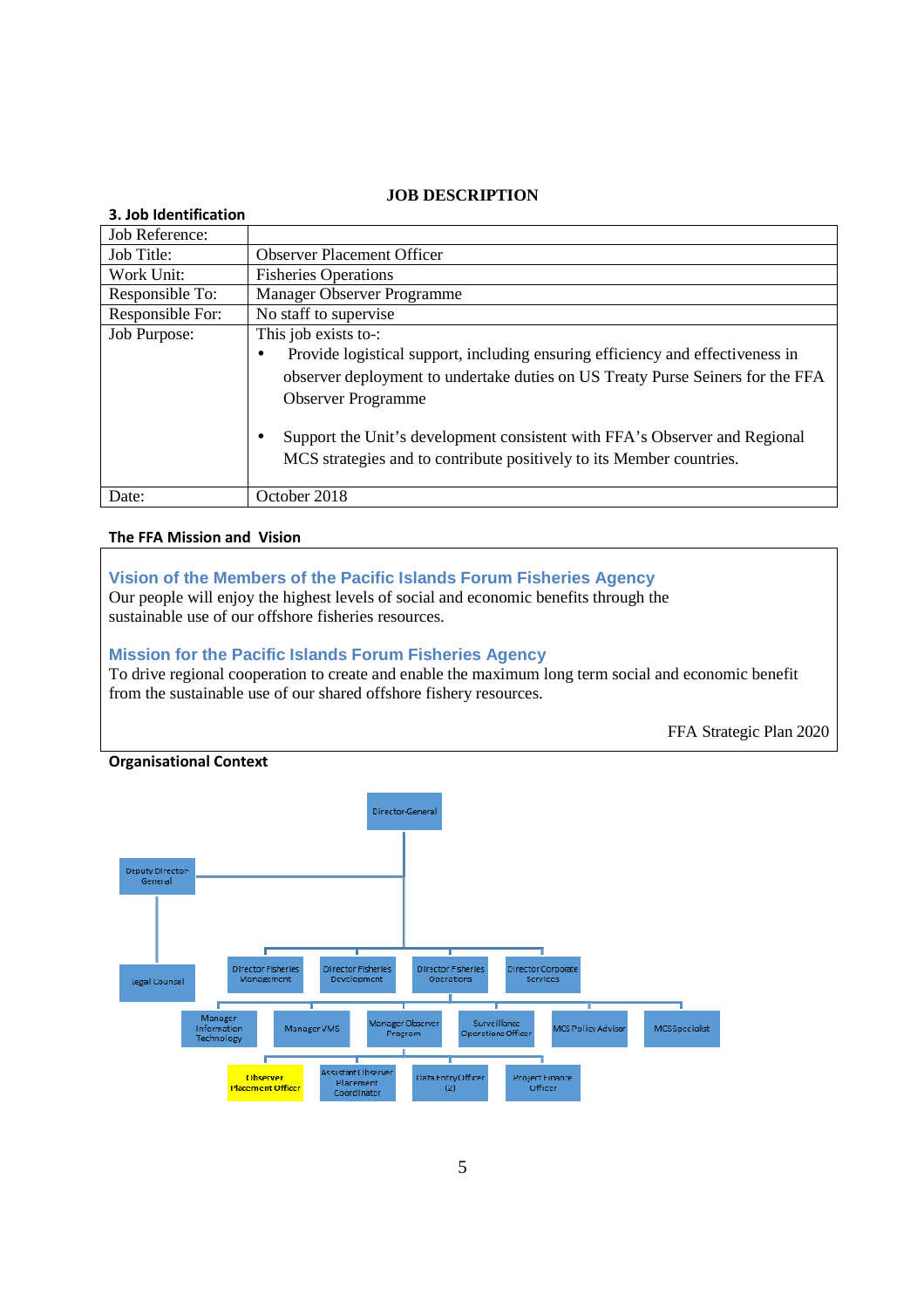#### **Key Result Areas**

This encompasses the following major functions or Key Result Areas<br>1. Facilitation/co-ordination of Observer Placement Logistics 1. Facilitation/co-ordination of Observer Placement Logistics<br>2. Monitoring and Reporting 2. Monitoring and Reporting<br>3. Payments Payments 4. Database and Information Management

The performance requirements of the Key Result Areas are broadly described below;

| is accountable for                                                                                                                            | and is successful when                                                          |
|-----------------------------------------------------------------------------------------------------------------------------------------------|---------------------------------------------------------------------------------|
| 1. Facilitation/co-ordination of observer                                                                                                     | · Observer placements, repatriation and                                         |
| placement logistics                                                                                                                           | payments are made in an efficient, timely<br>manner.                            |
| <b>Placement of Observers</b>                                                                                                                 |                                                                                 |
| • Liaise with national; observer coordinators and<br>FFA contracted fisheries observers to arrange<br>observer placements on fishing vessels. | • Observers are sourced efficiently and fairly<br>across the Membership.        |
| • Liaise with fishing vessels/agents/company                                                                                                  | · Observers are placed efficiently with                                         |
| representatives to coordinate placement of                                                                                                    | minimum delays to observer or vessel.                                           |
| fisheries observers.                                                                                                                          | • Observers' status is monitored and                                            |
| • Monitor observer's well being                                                                                                               | emergency situations responded to quickly.                                      |
|                                                                                                                                               | • Timeliness of travel arrangements to meet                                     |
| <b>Travel Arrangements</b>                                                                                                                    | deadlines for boarding vessels.                                                 |
| • Make arrangements for observer travels which                                                                                                |                                                                                 |
| entail arranging travel booking, travel tickets,<br>visa applications, payment of advances etc.                                               | • Observer receive appropriate level of<br>assistance from FFA Member fisheries |
| • Communicate with FFA members' fisheries                                                                                                     | offices.                                                                        |
| offices and an onshore agents regarding                                                                                                       |                                                                                 |
| assistance for the observer while the observers                                                                                               |                                                                                 |
| are in transit or while their vessels are in ports                                                                                            |                                                                                 |
|                                                                                                                                               | • Observer well informed of their roles and                                     |
| <b>Briefings/Debriefings and Information Packages</b>                                                                                         | responsibilities.                                                               |
| • Prepare pre-trip briefs and issue to observers                                                                                              | • Captains understand observers' role.                                          |
| prior to taking the trips.                                                                                                                    |                                                                                 |
| • Conduct or arrange placement formalities with                                                                                               | • Observers provided with appropriate                                           |
| vessel captains when required.                                                                                                                | equipment and documentation.                                                    |
| • Co-ordinate distribution of Observer Placement                                                                                              | • Observers are debriefed according to                                          |
| Kits                                                                                                                                          | PIRFO standards.                                                                |
| • Conduct or coordinate debriefing of observers                                                                                               |                                                                                 |
| 2. Monitoring and Reporting                                                                                                                   |                                                                                 |
| • Monitoring of placement activity.                                                                                                           | • Periodic placement reports are provided.                                      |
| • Ensure observer reports are completed according                                                                                             | • Reports submitted on time and quality data                                    |
| to observer reporting procedures.                                                                                                             | is provided and entered                                                         |
| • Verify observer report and data for accuracy and                                                                                            | • Reports comply with standard reporting                                        |
| completeness prior to data entry.                                                                                                             | procedures.                                                                     |
| • Maintaining vessel schedule by port & observer                                                                                              |                                                                                 |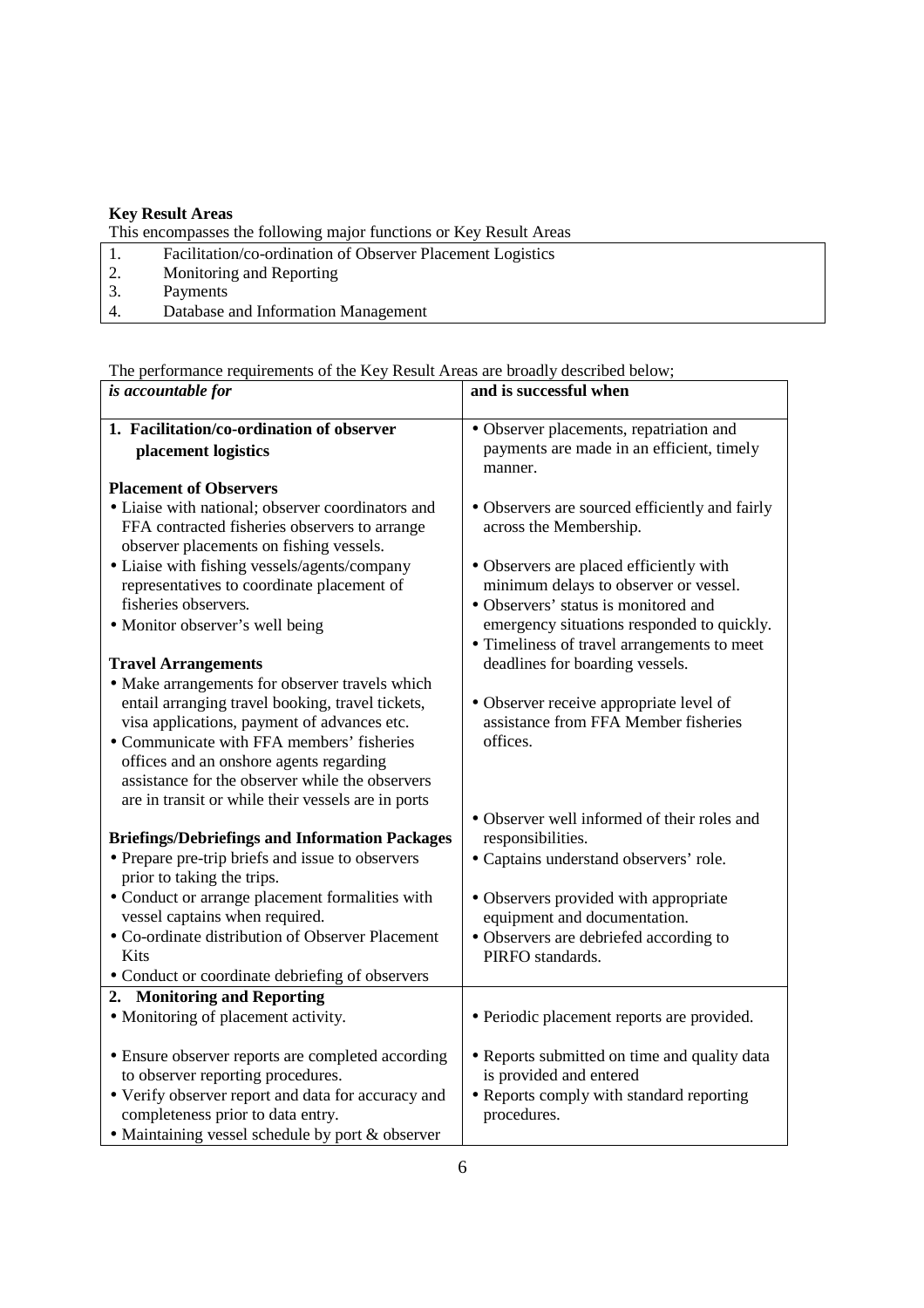| is accountable for                                                                                                                                                                                                                                                                 | and is successful when                                                                                                                                                                   |
|------------------------------------------------------------------------------------------------------------------------------------------------------------------------------------------------------------------------------------------------------------------------------------|------------------------------------------------------------------------------------------------------------------------------------------------------------------------------------------|
| whereabouts                                                                                                                                                                                                                                                                        |                                                                                                                                                                                          |
| 3. Payments<br>• Reconcile observer travels and arrange final<br>payments.<br>• Record all trip financial details in observer<br>management database                                                                                                                               | • Observers receive advances in a timely<br>manner<br>Observers receive all entitlements within<br>10 days of receipt of complete data<br>All observer payments are readily<br>traceable |
| 4. Database and Information Management<br>• Maintain proper observer files and records in<br>hard copy and electronically<br>• Transfer data into appropriate databases and<br>update from time to time.<br>• Maintaining and updating records of observer<br>equipment inventory. | • Observer Management system complete and<br>utilised<br>• High quality complete observer data are<br>maintained and available.                                                          |

#### **Note:**

The above performance requirements are provided as a guide only. The precise performance measures for this job will need further discussion between the jobholder and supervisor as part of the performance development process.

#### **Work Complexity**

The most challenging duties typically undertaken-;

- Facilitation of observer placement logistics requiring coordination among observers, national coordinators, vessels operators, travel agents and FFA Finance.
- Maintaining observer management database with observer administration data.
- Verifying observer data accuracy & completeness though debriefing process.
- Assessing of PIRFO Debriefers performance and requirements
- Communication with Member fisheries offices in emergency situations
- Liaising with Fishing vessels/companies for observer placements

### **Functional Relationships & Relationship Skills:**

| Key internal and/or external contacts    | <b>Nature of Contact most typical</b>                       |
|------------------------------------------|-------------------------------------------------------------|
| <b>External</b>                          |                                                             |
| • FFA Member countries/National Observer | Provide information on observer placements<br>٠             |
| Coordinators                             |                                                             |
| • Vessel Owners/Operators                | • Arrangement of placement of observers                     |
| • Observers                              | • Provide trip information/instructions and                 |
|                                          | receiving requests/reports including debriefing             |
|                                          | arrangement.                                                |
| • Travel agent                           | • Confirming observer travels                               |
| <b>Internal</b>                          |                                                             |
| • Director Fisheries Operations.         | Receive instructions and directions and provide<br>٠        |
|                                          | information when required.                                  |
|                                          | Receive instructions and directions and provide<br>lo       |
|                                          | information/progress reports of work when                   |
| • Manager Observer Program               | required.                                                   |
|                                          | Provide information on a request basis through<br>$\bullet$ |
|                                          | $\overline{ }$                                              |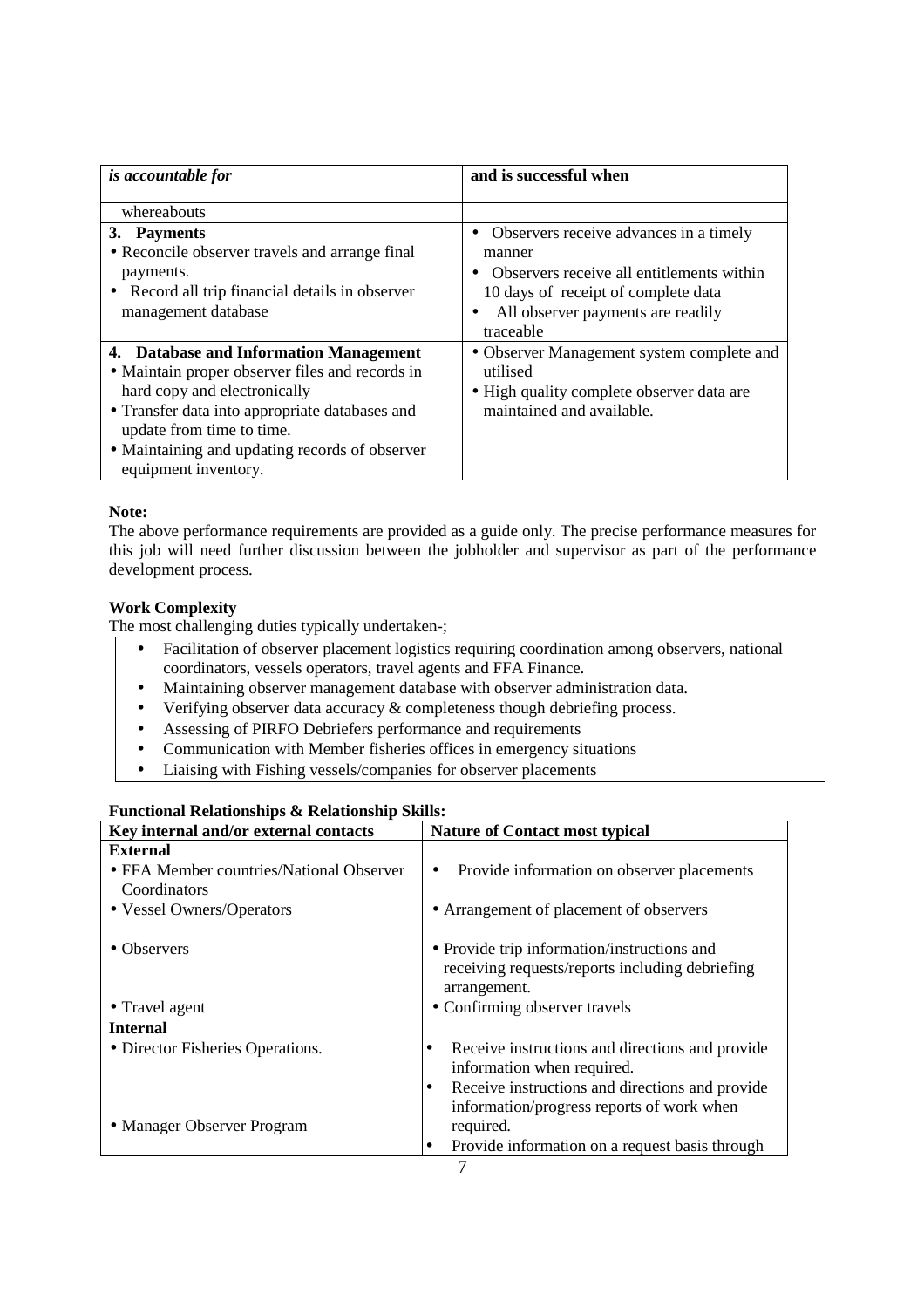| • FFA Executive and Management | appropriate channels.<br>Follow up with observer and service providers<br>payments |
|--------------------------------|------------------------------------------------------------------------------------|
| • Corporate Services           |                                                                                    |

# **Level of Delegation**

The jobholder:

- The jobholder will carry out activities within the defined standard procedures with very minimum supervision
- Guidance and advice is provided by the Manager.
- The jobholder will report to the Manager on any complex issues arising from observer operations.

#### **Person Specification**

| <b>Essential</b>                                                                                                                                                                                                                                                      | <b>Desirable</b>                                                                              |
|-----------------------------------------------------------------------------------------------------------------------------------------------------------------------------------------------------------------------------------------------------------------------|-----------------------------------------------------------------------------------------------|
| <b>Qualification:</b>                                                                                                                                                                                                                                                 |                                                                                               |
| Observer certification                                                                                                                                                                                                                                                | • Sea-safety certification                                                                    |
| <b>Experience</b><br>• At least 4-5 years' experience in related fields<br>• Experience or working knowledge of Vessels and<br><b>Observer Program</b>                                                                                                                | • Diploma in Fisheries or related field<br>• Experience working in a multicultural<br>setting |
| <b>Skills</b>                                                                                                                                                                                                                                                         | • Ability to work outside of normal office                                                    |
| • Excellent command of written and spoken English<br>• Proficiency in Microsoft Word and Excel.<br>• Confident with public speaking.                                                                                                                                  | hours.                                                                                        |
| <b>Ability</b><br>• Ability to make sound decisions when confronted<br>with difficult and/or unusual situations.<br>• Demonstrated ability to manage multiple tasks<br>associated with role.<br>• Absolute discretion in the handling of confidential<br>information. |                                                                                               |
| Knowledge<br>• Knowledge and experience with tuna fisheries<br>observer programs.                                                                                                                                                                                     |                                                                                               |
| • Knowledge of sea safety.<br>• Sound knowledge of e-filing and data<br>management.                                                                                                                                                                                   |                                                                                               |

This section is designed to capture the expertise required for the role at a 100% fully effective level. (This does not necessarily reflect what the current jobholder has). This may be a combination of knowledge/experience, qualifications or equivalent level of learning through experience or key skills, attributes or specific competencies.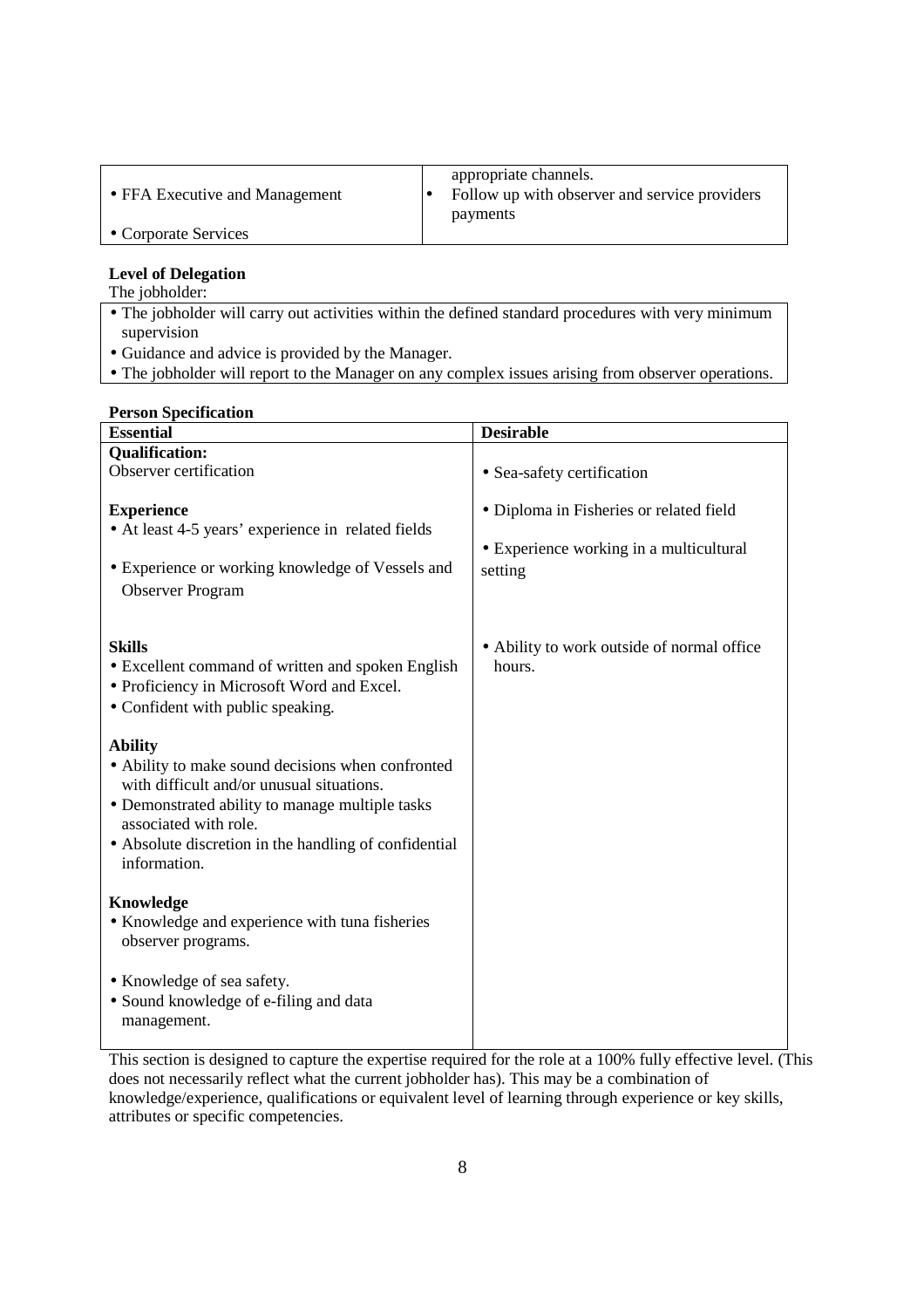#### **Key Skills/Attributes/Job Specific Competencies**

The following levels would typically be expected for the 100% fully effective level:

| <b>Expert Level</b> | • Leadership in developing observer placement protocols.                      |  |
|---------------------|-------------------------------------------------------------------------------|--|
|                     | • Excellent proficiency in coordinating placements and repatriation.          |  |
|                     | • Mentoring role in developing debriefers                                     |  |
|                     | • Understanding the contribution of the Observer program to regional Observer |  |
|                     | and MCS strategies in establishing sustainable fishing practices              |  |
| <b>Advanced</b>     | • Develop observer placement protocols.                                       |  |
| Level               | • Debriefer experience                                                        |  |
|                     | • Excellent knowledge of Observer Programmes and issues in Member countries   |  |
|                     | • Effective in liaising with member countries in emergency situations         |  |
| Working             | • Effectively follow observer protocols                                       |  |
| Knowledge           | • Debriefing trainee                                                          |  |
| Level               | • Established network among national observer coordinators of Member          |  |
|                     | countries                                                                     |  |
| <b>Awareness</b>    | • FFA Observer Placement Protocols                                            |  |
|                     | • Briefing $&$ Debriefing.                                                    |  |
|                     | • Professional relationships among national programmes.                       |  |
|                     | • The role of FFA in the Region.                                              |  |

#### **Key Behaviours**

*All employees are measured against the following Key Behaviours as part of Performance Development* 

- Commitment/Personal Accountability
- Professional/Technical Expertise
- Teamwork
- Customer Focus
- Effective Communications & Relationships
- Leadership
- Coaching and Development (for Managers only)
- Strategic Perspective (for Managers only)

#### **Personal Attributes**

- Relevant Qualifications
- Excellent Analytical Skills
- Excellent Communication Skills
- Results orientation
- Ability to manage and work well in multi-disciplinary and multi-cultural teams.
- Ability to work in an organized and systematic manner.
- Ability to transfer information/knowledge to a non-technical audience
- Recognizes and responds appropriately to the ideas, interests and concerns of others
- Builds trust and engenders morale by displaying open, transparent and credible behaviour
- Respects individual/ cultural differences
- Utilizes diversity to foster teamwork
- Ensures others understanding of, involvement in, adaptation to a change process

#### **Change to Job Description:**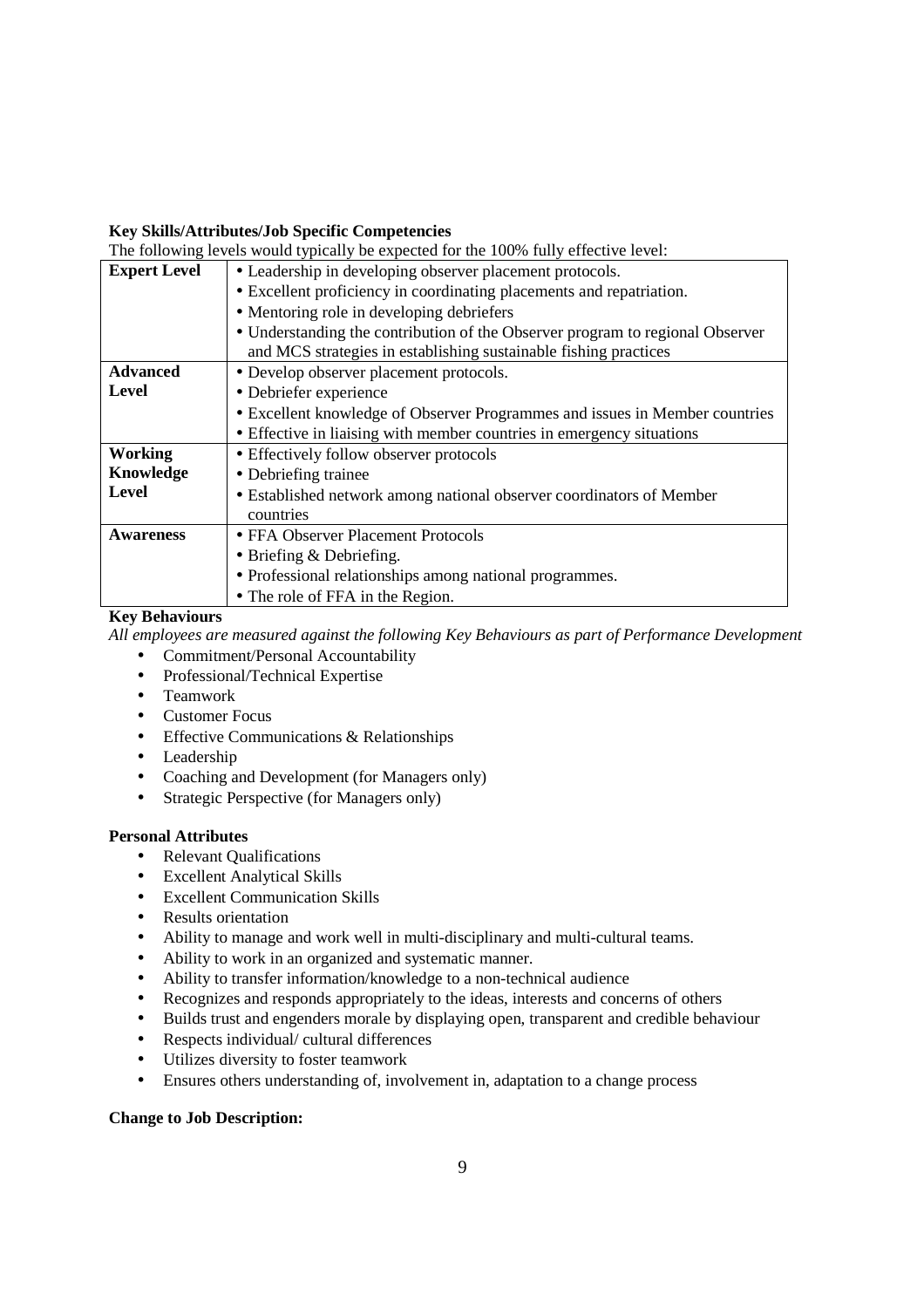From time to time it may be necessary to consider changes in the job description in response to the changing nature of our work environment-including technological requirements or statutory changes. Such change may be initiated as necessary by your Director. This Job Description may also be reviewed as part of the preparation for performance planning for the annual performance cycle.

#### **Approved:**

Manager/Supervisor Date:

Employee Date: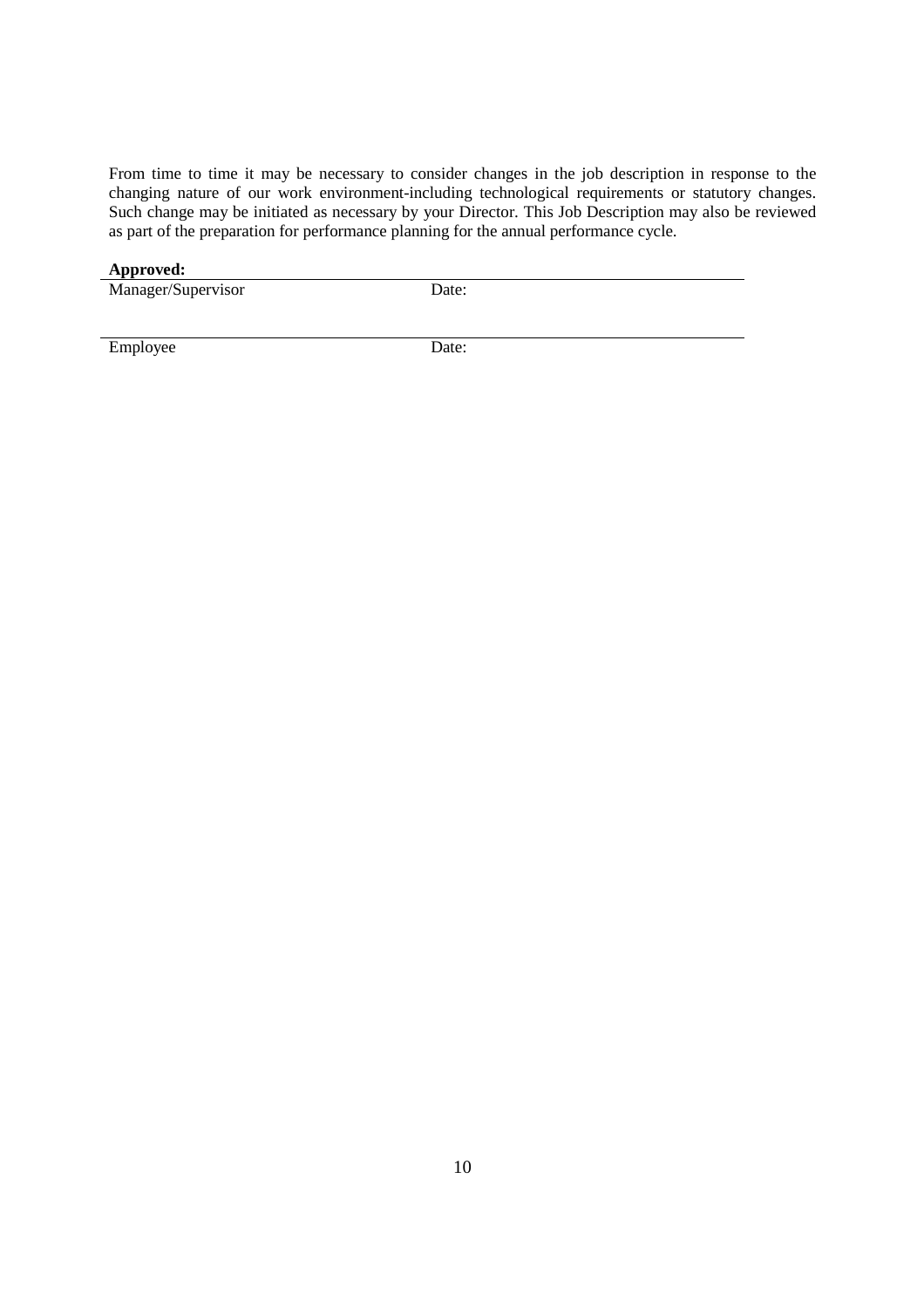## **4. REMUNERATION PACKAGE – TERMS AND CONDITIONS**

| <b>Duration:</b>                   | Appointment is for a term of <b>four</b> years and may be renewable<br>for a further term(s) based on the needs of FFA at the time, its<br>funding situation and proven merit and work performance.                                                                                                                                                                                                                                                         |
|------------------------------------|-------------------------------------------------------------------------------------------------------------------------------------------------------------------------------------------------------------------------------------------------------------------------------------------------------------------------------------------------------------------------------------------------------------------------------------------------------------|
| Grade:                             | Appointment will be at the Band 6 of FFA's authorised salary                                                                                                                                                                                                                                                                                                                                                                                                |
|                                    | scale for locally advertised positions.                                                                                                                                                                                                                                                                                                                                                                                                                     |
|                                    | The basic salary range for this position is;                                                                                                                                                                                                                                                                                                                                                                                                                |
| Salary:                            | <b>Band 6</b>                                                                                                                                                                                                                                                                                                                                                                                                                                               |
|                                    | Min. SB\$70,323 Midpt. SB\$82,732 Max. SB\$99,279                                                                                                                                                                                                                                                                                                                                                                                                           |
|                                    | Commencing salary is normally at 85% of the midpoint of the<br>Band. The Director General may appoint at a higher level of the<br>bottom half of the salary range if circumstances justify.                                                                                                                                                                                                                                                                 |
| Term:                              | Appointment is subject to a satisfactory medical examination, as<br>well as a 6 months' probationary period. The probationary<br>period may be varied by the Director General.<br>An appointment is terminated by (i) completion of term of<br>contract (ii) one month's notice by either party (iii) without<br>notice by either party paying one month salary in lieu of notice<br>or (iv) dismissed with or without notice as a disciplinary<br>measure. |
| <b>Superannuation</b>              | FFA will make superannuation payment as required by the laws<br>of Solomon Islands.                                                                                                                                                                                                                                                                                                                                                                         |
| <b>Insurance:</b>                  | Limited cover for Personal Accident, Life, and Medical &<br>Repatriation Insurance are provided. Reasonable family<br>medical (including medical repatriation), dental and optical<br>expenses are met.                                                                                                                                                                                                                                                     |
| <b>Annual Leave:</b>               | 22 working days per annum                                                                                                                                                                                                                                                                                                                                                                                                                                   |
| <b>Sick Leave</b>                  | 36 working days per annum.                                                                                                                                                                                                                                                                                                                                                                                                                                  |
| <b>Other</b>                       | Provisions also exist for family, compassionate, maternity, and<br>special (without pay) leave                                                                                                                                                                                                                                                                                                                                                              |
| <b>Public</b><br><b>Holidays:</b>  | In accordance with Solomon Islands public holidays.                                                                                                                                                                                                                                                                                                                                                                                                         |
| Leave                              | Entitled to one return fare a year to their home island for<br>themselves, spouse and dependent children providing they do<br>not already enjoy such an entitlement from another source.                                                                                                                                                                                                                                                                    |
| <b>Medical</b><br><b>Benefits:</b> | All employees and their dependants are entitled to have all<br>reasonable medical, dental and optical expenses reimbursed, as<br>stipulated under the terms and conditions of the FFA in-house<br>Medical Scheme. FFA medical scheme is covered by insurance<br>against exceeding limits.                                                                                                                                                                   |